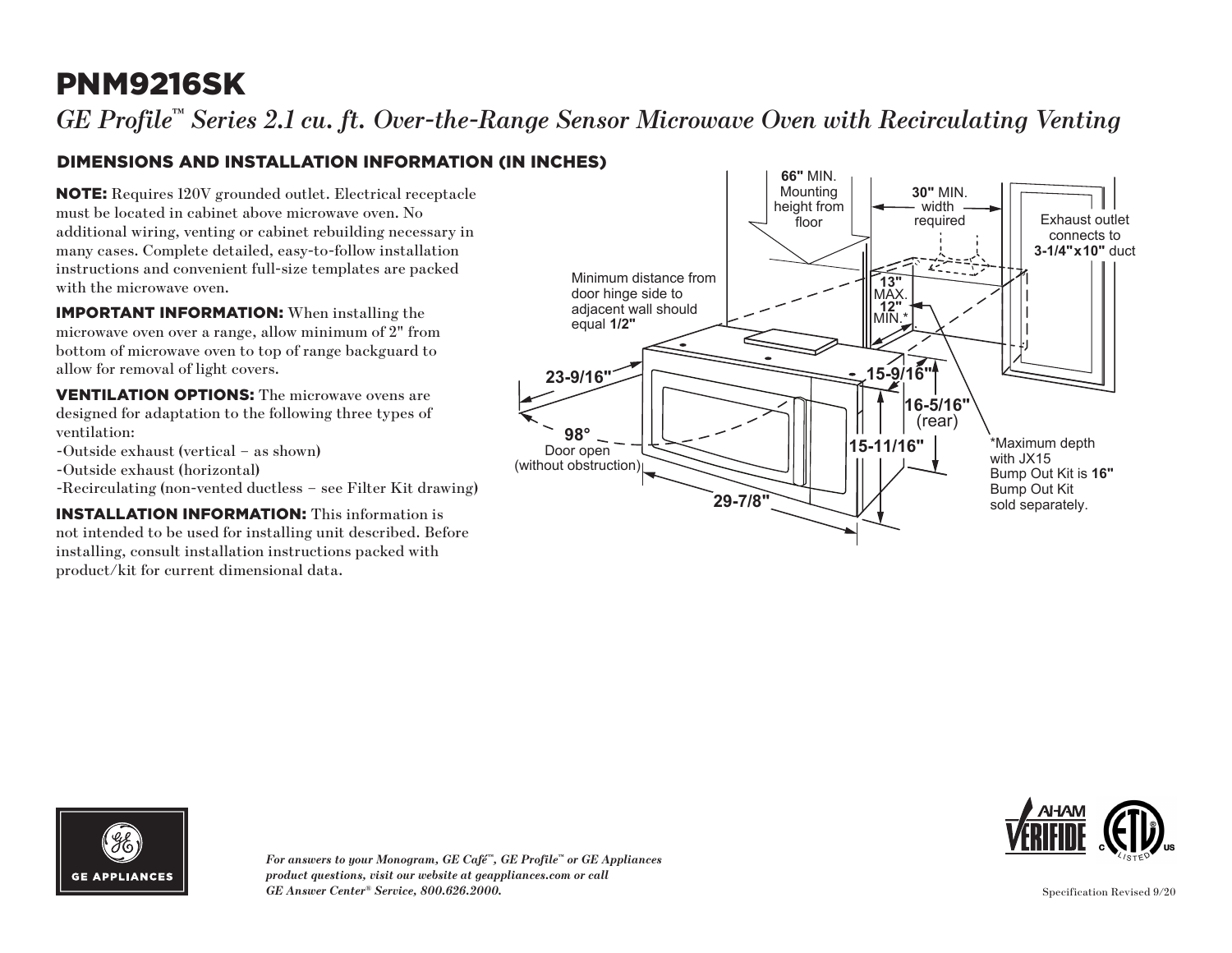# PNM9216SK

## *GE Profile™ Series 2.1 cu. ft. Over-the-Range Sensor Microwave Oven with Recirculating Venting*

### DIMENSIONS AND INSTALLATION INFORMATION (IN INCHES)

HOOD EXHAUST DUCT: Outside ventilation requires a HOOD EXHAUST DUCT. Read the following carefully.

**EXHAUST CONNECTION:** The hood exhaust has been designed to mate with a standard 3-1/4" x 10" rectangular duct. If a round duct is required, a rectangular-to-round transition adaptor must be used. Do not use less than a 6" diameter duct

**REAR EXHAUST:** If a rear or horizontal exhaust is to be used, care should be taken to align exhaust with space between studs, or wall should be prepared at the time it is constructed by leaving enough space between the wall studs to accommodate exhaust.

MAXIMUM DUCT LENGTH: For satisfactory air movement, the total duct length of 3-1/4" x 10" rectangular or 6" diameter round duct should not exceed 140 equivalent feet.

ELBOWS, TRANSITIONS, WALL AND ROOF CAPS, etc., present additional resistance to airflow and are equivalent to a section of straight duct which is longer than their actual physical size. When calculating the total duct length, add the equivalent length of all transitions and adaptors plus the lengths of all straight duct sections. The chart below shows the approximate feet of equivalent length of some typical ducts.

| <b>DUCT</b>                  | <b>EQUIVALENT FEET</b> |
|------------------------------|------------------------|
| A. Rectangular-To-round      |                        |
| <b>Transition Adaptor</b>    | $5$ ft.                |
| <b>B.</b> Wall Cap           | $40$ ft.               |
| $C. 90^\circ$ Elbow          | $10$ ft.               |
| $D.45^{\circ}$ Elbow         | $5$ ft.                |
| $E. 90^{\circ}$ Elbow        | $25$ ft.               |
| <b>F.</b> $45^{\circ}$ Elbow | $5$ ft.                |
| $G.$ Roof Cap                | $24$ ft.               |

# **GE APPLIANCES**

*For answers to your Monogram, GE Café™ Series, GE Profile™ Series or GE Appliances product questions, visit our website at geappliances.com or call GE Answer Center® Service, 800.626.2000.*

#### OPTIONAL ACCESSORIES (AVAILABLE AT ADDITIONAL COST)